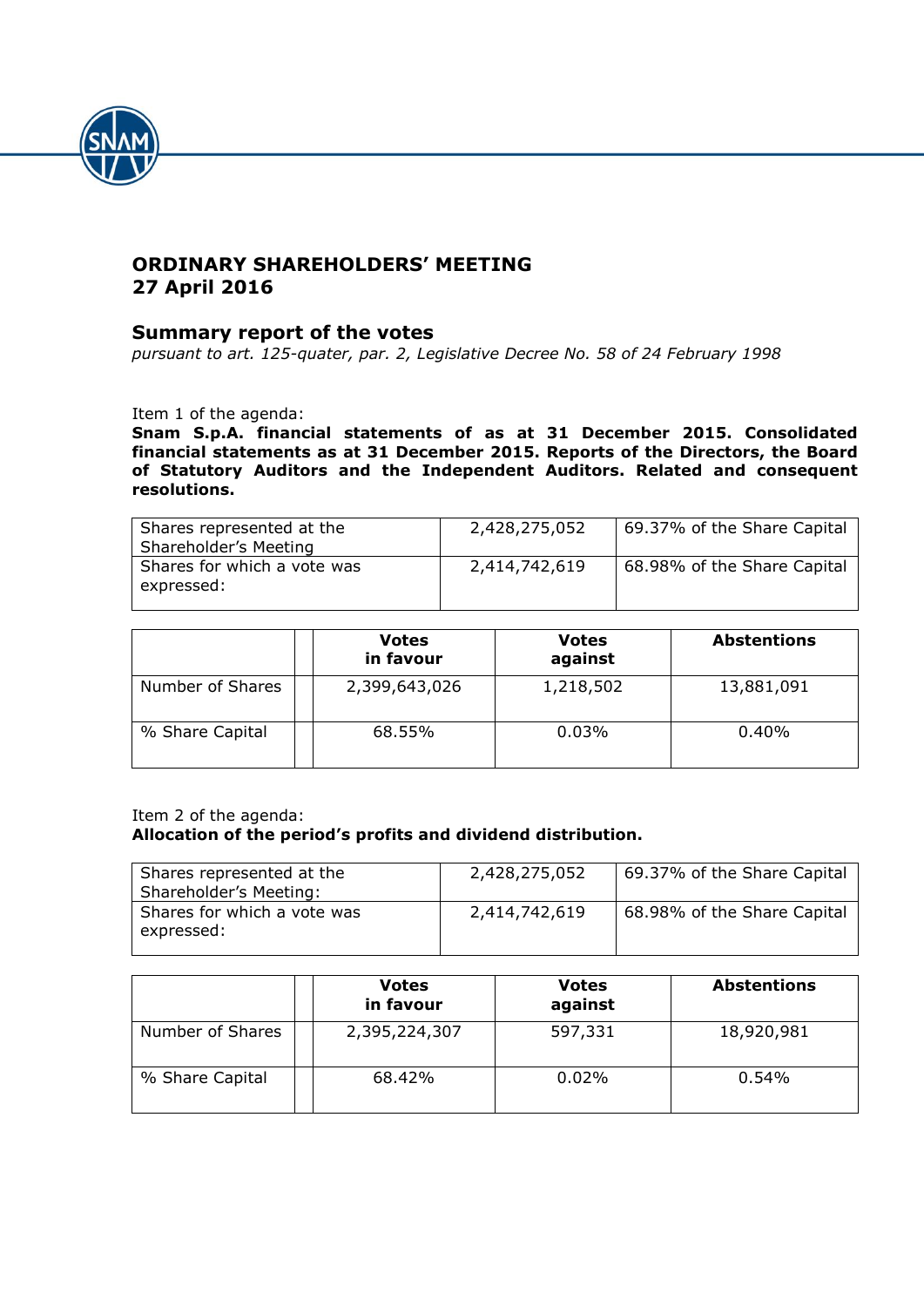

#### Item 3 of the agenda: **Policy on remuneration pursuant to Article 123-***ter* **of Legislative Decree No. 58 of 24 February 1998.**

| Shares represented at the<br>Shareholder's Meeting: | 2,428,275,052 | 69.37% of the Share Capital |
|-----------------------------------------------------|---------------|-----------------------------|
| Shares for which a vote was<br>expressed            | 2,414,742,619 | 68.98% of the Share Capital |

|                  | <b>Votes</b><br>in favour | <b>Votes</b><br>against | <b>Abstentions</b> |
|------------------|---------------------------|-------------------------|--------------------|
| Number of Shares | 2,313,326,327             | 81,054,114              | 20,362,178         |
| % Share Capital  | 66.08%                    | 2.32%                   | 0.58%              |

### Item 4 of the agenda:

# **Determination of the number of members of the Board of Directors.**

| Shares represented at the<br>Shareholder's Meeting: | 2,428,275,052 | 69.37% of the Share Capital |
|-----------------------------------------------------|---------------|-----------------------------|
| Shares for which a vote was<br>expressed            | 2,414,742,619 | 68.98% of the Share Capital |

|                  | <b>Votes</b><br>in favour | <b>Votes</b><br>against | <b>Abstentions</b> |
|------------------|---------------------------|-------------------------|--------------------|
| Number of Shares | 2,388,627,979             | 484,954                 | 25,629,686         |
| % Share Capital  | 68.23%                    | 0.01%                   | 0.73%              |

#### Item 5 of the agenda: **Determination of the term of office of Directors.**

| Shares represented at the<br>Shareholder's Meeting: | 2,428,275,052 | 69,37% of the Share Capital |
|-----------------------------------------------------|---------------|-----------------------------|
| Shares for which a vote was<br>expressed            | 2,414,742,619 | 68,98% of the Share Capital |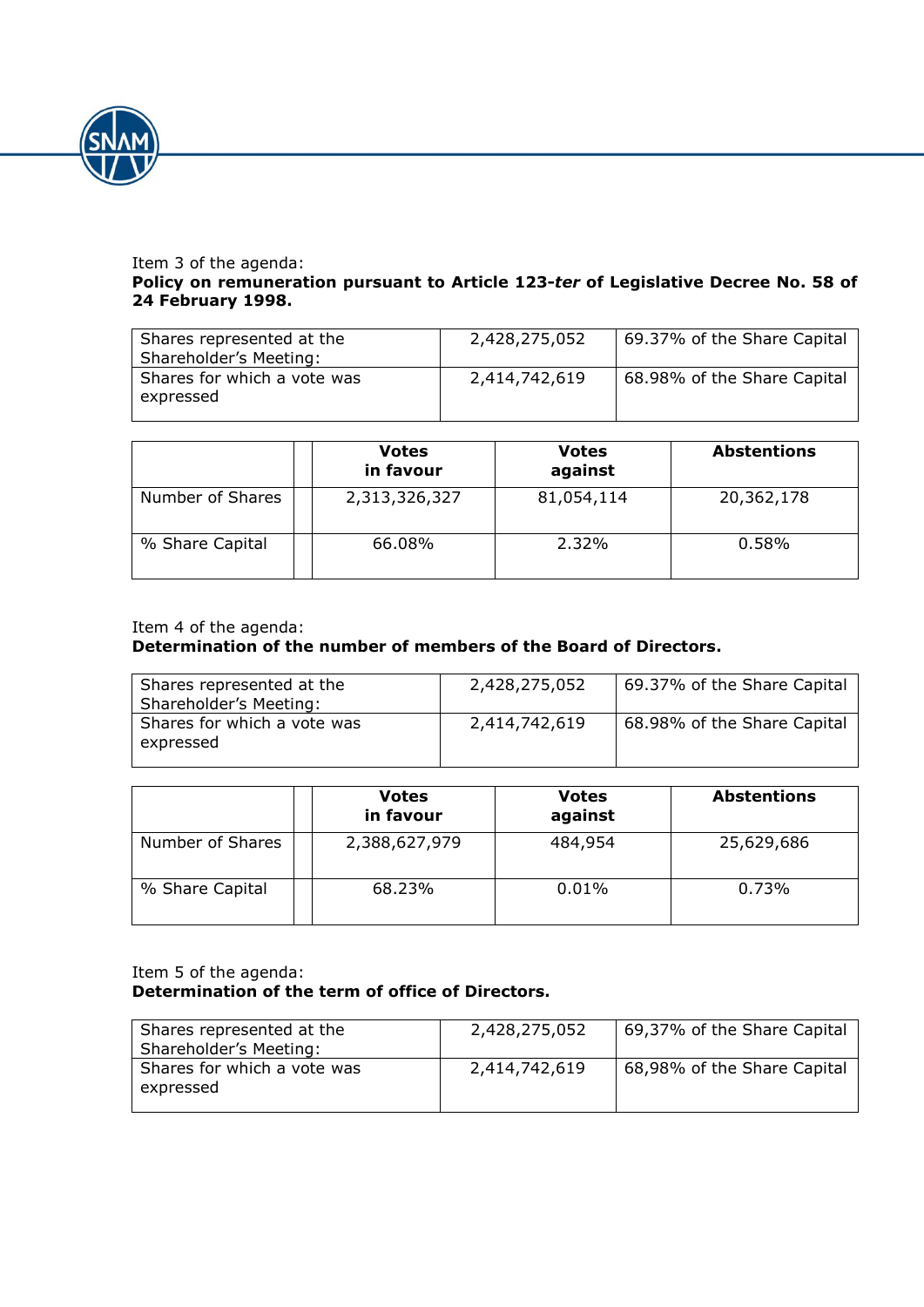

|                  | <b>Votes</b><br>in favour | <b>Votes</b><br>against | <b>Abstentions</b> |
|------------------|---------------------------|-------------------------|--------------------|
| Number of Shares | 2,406,720,939             | 1,086,219               | 6,935,461          |
| % Share Capital  | 68.75%                    | 0.03%                   | $0.20\%$           |

# Item 6 of the agenda: **Appointment of the members of the Board of Directors.**

| Shares represented at the<br>Shareholder's Meeting: | 2,428,275,052 | 69.37% of the Share Capital |
|-----------------------------------------------------|---------------|-----------------------------|
| Shares for which a vote was<br>expressed            | 2,428,275,052 | 69.37% of the Share Capital |

|                  | List 1        | List 2        | List 3     | <b>Votes</b><br>against | <b>Abstentions</b> |
|------------------|---------------|---------------|------------|-------------------------|--------------------|
| Number of Shares | 1,185,125,708 | 1,203,708,951 | 19,224,780 | 13,480,509              | 6,735,104          |
| % Share Capital  | 33.85%        | 34.39%        | 0.55%      | $0.39\%$                | 0.19%              |

## **Proposal of the shareholder CDP Reti S.p.A. to supplement the members of the Board of Directors.**

| Shares represented at the<br>Shareholder's Meeting: | 1,119,856,093 | 31.99% of the Share Capital |
|-----------------------------------------------------|---------------|-----------------------------|
| Shares for which a vote was<br>expressed            | 1,119,850,593 | 31.99% of the Share Capital |

|                  | <b>Votes</b><br>in favour | <b>Votes</b><br>against | <b>Abstentions</b> |
|------------------|---------------------------|-------------------------|--------------------|
| Number of Shares | 1,078,965,197             | 32,707,390              | 8,178,006          |
| % Share Capital  | 30.82%                    | 0.93%                   | 0.23%              |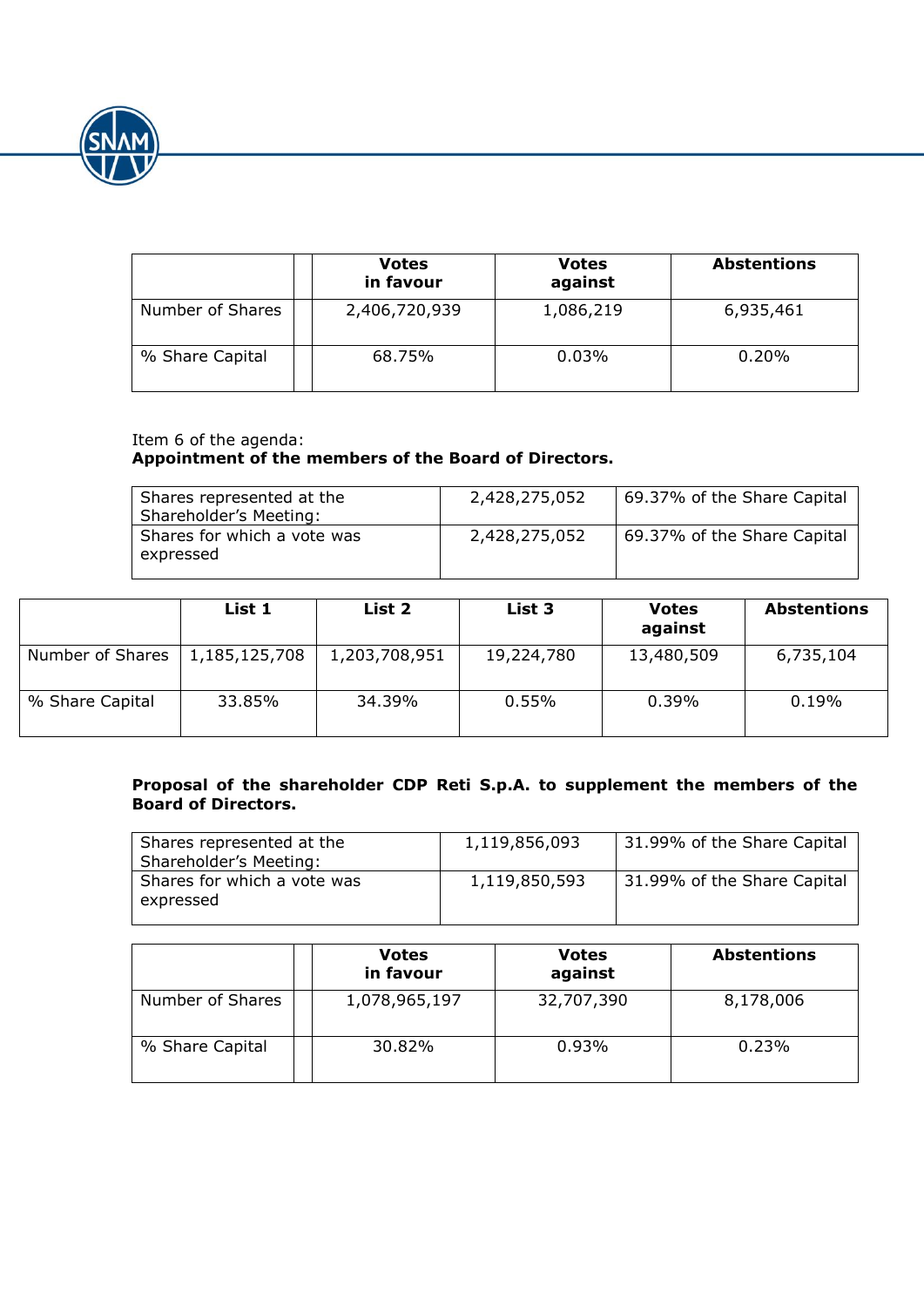

### Item 7 of the agenda: **Appointment of the Chairman of the Board of Directors.**

| Shares represented at the<br>Shareholder's Meeting: | 2,428,275,052 | 69.37% of the Share Capital |
|-----------------------------------------------------|---------------|-----------------------------|
| Shares for which a vote was<br>expressed            | 2,414,742,619 | 68.98% of the Share Capital |

|                  | <b>Votes</b><br>in favour | <b>Votes</b><br>against | <b>Abstentions</b> |
|------------------|---------------------------|-------------------------|--------------------|
| Number of Shares | 2,335,998,981             | 70,883,606              | 7,860,032          |
| % Share Capital  | 66.73%                    | $2.02\%$                | $0.22\%$           |

# Item 8 of the agenda:

# **Determination of the remuneration of members of the Board of Directors.**

| Shares represented at the<br>Shareholder's Meeting: | 2,428,275,052 | 69.37% of the Share Capital |
|-----------------------------------------------------|---------------|-----------------------------|
| Shares for which a vote was<br>expressed            | 2,414,742,619 | 68.98% of the Share Capital |

|                  | <b>Votes</b><br>in favour | <b>Votes</b><br>against | <b>Abstentions</b> |
|------------------|---------------------------|-------------------------|--------------------|
| Number of Shares | 2,381,778,157             | 15,456,369              | 17,508,093         |
| % Share Capital  | 68.04%                    | $0.44\%$                | $0.50\%$           |

### Item 9 of the agenda: **Appointment of the members of the Board of Statutory Auditors.**

| Shares represented at the<br>Shareholder's Meeting: | 2,428,275,052 | 69.37% of the Share Capital |
|-----------------------------------------------------|---------------|-----------------------------|
| Shares for which a vote was<br>expressed            | 2,424,323,491 | 69.25% of the Share Capital |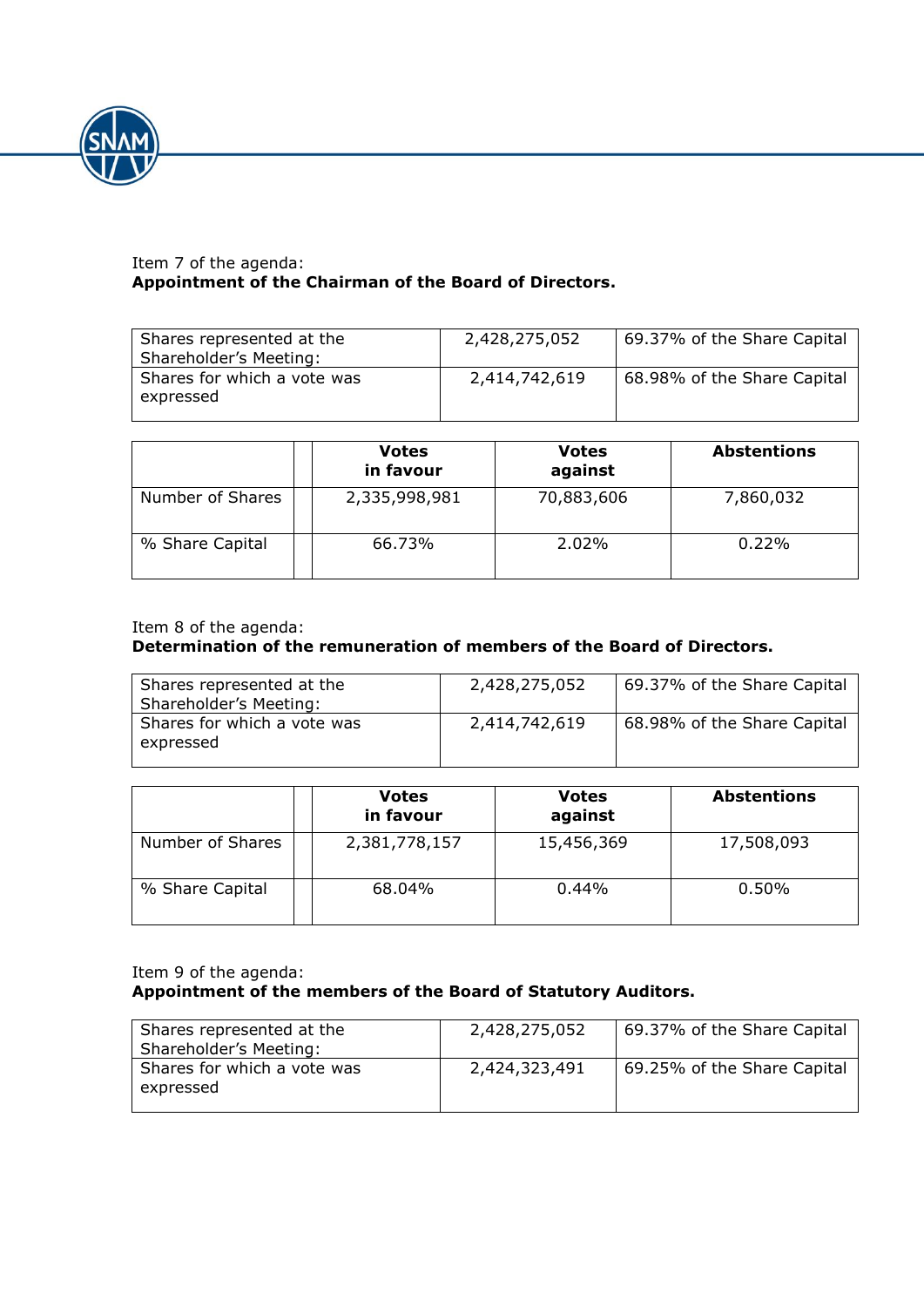

|                  | List 1        | List 2        | <b>Votes</b><br>against | <b>Abstentions</b> |
|------------------|---------------|---------------|-------------------------|--------------------|
| Number of Shares | 1,182,837,339 | 1,206,496,905 | 9,480,989               | 25,508,258         |
| % Share Capital  | 33.79%        | 34.47%        | 0.27%                   | 0.73%              |

## **Proposal of the shareholder CDP Reti S.p.A. to supplement the members of the Board of Statutory Auditors.**

| Shares represented at the<br>Shareholder's Meeting: | 1,117,067,038 | 31.91% of the Share Capital |
|-----------------------------------------------------|---------------|-----------------------------|
| Shares for which a vote was<br>expressed            | 1,113,115,477 | 31.80% of the Share Capital |

|                  | <b>Votes</b><br>in favour | <b>Votes</b><br>against | <b>Abstentions</b> |
|------------------|---------------------------|-------------------------|--------------------|
| Number of Shares | 1,076,678,338             | 9,480,979               | 26,956,160         |
| % Share Capital  | 30.76%                    | 0.27%                   | 0.77%              |

Item 10 of the agenda:

# **Appointment of the Chairman of the Board of Statutory Auditors.**

Pursuant to the Bylaws was appointed Chairman of the Board of Statutory Auditors Mr. Leo Amato, Standing Statutory Auditor indicated in the minority shareholders' list, who has obtained the greatest number of votes.

Item 11 of the agenda:

#### **Determination of the remuneration of the Chairman of the members of the Board of Statutory Auditors.**

| Shares represented at the<br>Shareholder's Meeting: | 2.428,275,052 | 69.37% of the Share Capital |
|-----------------------------------------------------|---------------|-----------------------------|
| Shares for which a vote was<br>expressed            | 2,414,742,619 | 68.98% of the Share Capital |